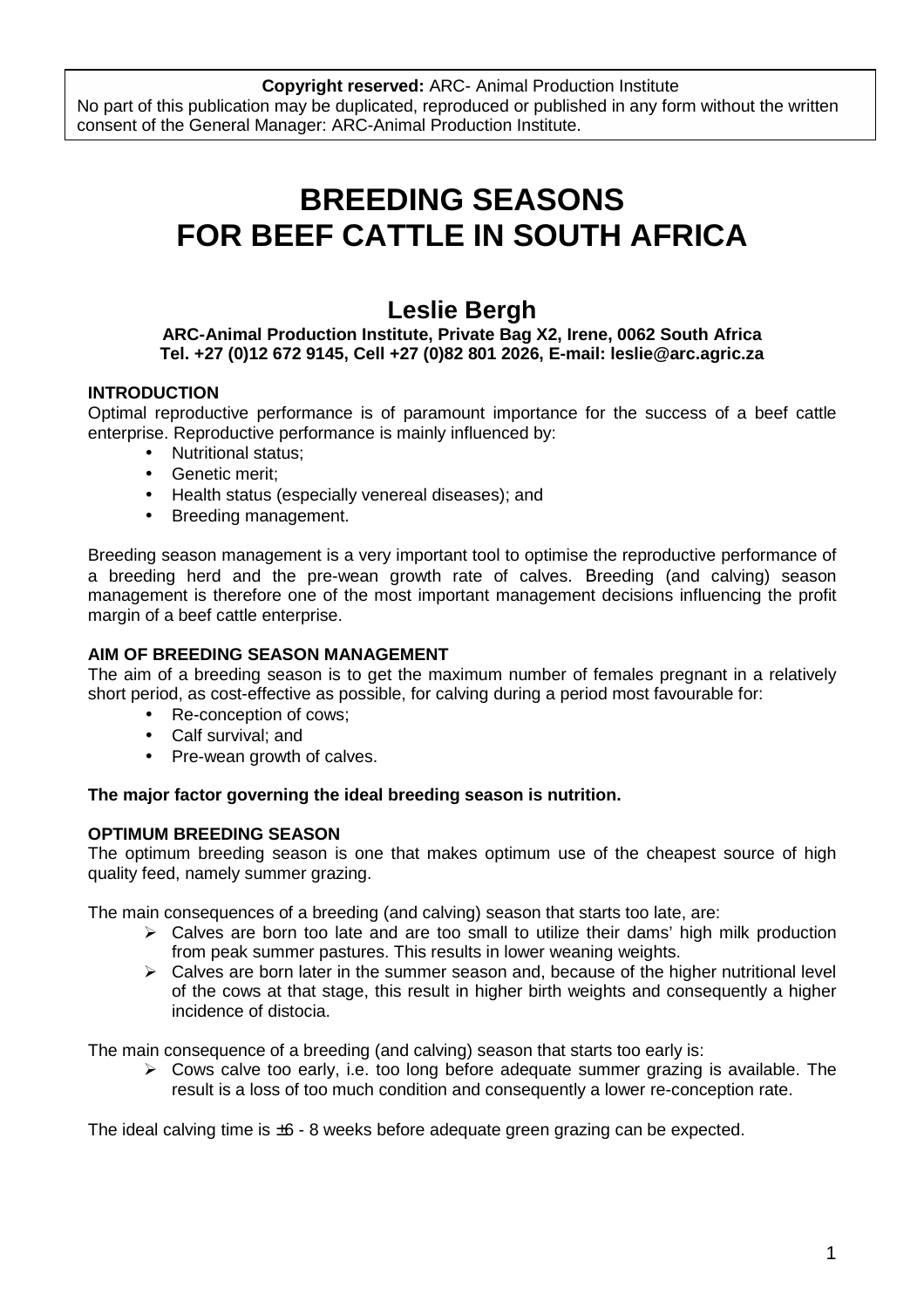# **DISADVANTAGES OF BREEDING THROUGHOUT THE YEAR**

The disadvantages of calving through the year will become clear when the advantages of breeding seasons are discussed later. The main disadvantages of through the year calving are:

- > The inefficient use of summer pastures and of expensive winter supplements;
- $\triangleright$  It is difficult to effectively select for fertility;
- > Routine management practices cannot be consolidated;
- > It complicate feed flow planning; and
- > Performance testing and marketing cannot be done effectively.
- $\triangleright$  Higher costs for pregnancy tests, etc. due to more visits by the vet.

### **ADVANTAGES OF BREEDING SEASONS**

The advantages of breeding seasons are:

- $\triangleright$  The optimal utilization of the peak production period of natural pastures:
	- The best paddocks can be allocated to the breeding herd, resulting in a higher conception rate;
	- Females can be mated at optimum condition and weight, resulting in a higher conception rate;
	- The period of peak nutritional requirements of the cows (6 14 weeks postpartum) can be coincided with the peak production of natural pastures, resulting in:
		- $\circ$  Cows maintaining their condition, resulting in a higher conception rate; and
		- o Higher weaning weights;
	- Pre-wean growth period of calves coincides with peak production of natural pastures resulting in higher weaning weights;
- $\triangleright$  The period of low nutritional requirements of cows (after weaning) coincides with the period of low production of natural pastures (winter). Less supplementation is therefore needed during winter;
- Cost-effective strategic supplementation of breeding cows is possible;
- It simplifies feed flow planning;
- It simplifies routine management practices, e.g. dosing, pregnancy diagnosis, calving observation, identification, inoculation, dehorning, castration, weighing, weaning, etc. With single sire mating, breeding groups have to be kept separate for only a short period of the year;
- $\triangleright$  Calving season(s) can be coordinated with other farming enterprises and activities, e.g. planting, harvesting, etc.;
- Attention can be focused on the breeding herd during the breeding and calving season(s);
- Performance testing can be done more effectively because calf groups are larger and more uniform regarding age variation;
- $\triangleright$  Marketing can be more effective because:
	- Calf groups are larger and more uniform regarding weight and age;
	- Non-pregnant cows can be marketed before winter in a good condition;
- $\triangleright$  Selection for fertility is easier and more effective because:
	- Sub or infertile females can easily be identified;
	- Sub or infertile bulls and/or bulls lacking libido can easily be identified;
	- Non-pregnant females can be culled early, i.e. directly after the pregnancy diagnosis; and
	- Early vs. late calving cows can be identified.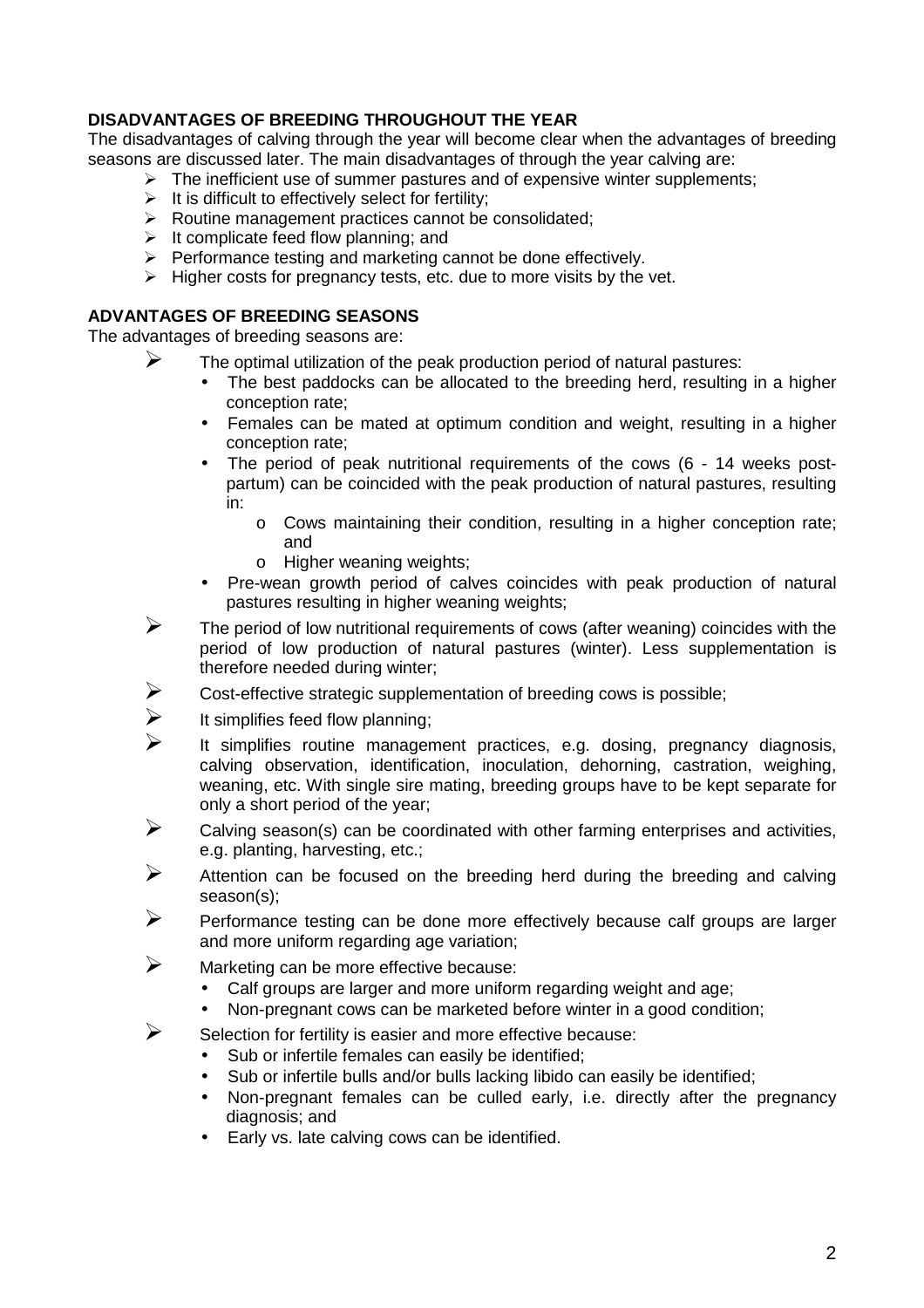### **DISADVANTAGES OF BREEDING SEASONS**

The disadvantages of breeding seasons are few:

- $\triangleright$  The bull requirements are marginally higher than for through the year breeding:
- $\triangleright$  The bulls have to be kept in separate paddocks, away from the cows, during the nonbreeding periods of the year.
- $\triangleright$  The flow of weaner calves to be marketed is not spread throughout the year.

**Please note:** The following guidelines and recommendations are applicable to a **summer rainfall region** and should be adapted accordingly for a winter rainfall region.

#### **WHICH TIME OF THE YEAR?**

The primary principle is to choose a time of the year at which the cows reach optimum condition for breeding. This time is usually about three months after the month of the highest rainfall. For a summer breeding season, the best re-conception is achieved if cows calve about one month before to about one month after the first effective rains have fallen. (E.g. if the first effective rains in a specific area usually fall in October, cows should calve from September to November. This implies that the breeding season should be from 15 November to 15 February.

If no breeding seasons exist on a particular farm, the current calving pattern of the herd can be used as a guideline. Determine in which three consecutive months most calves are born and use this to determine the optimum time for a breeding season.

In general, breeding seasons in drier regions (where the rain usually starts later in the season) should be later than in wetter regions (where the rain usually starts earlier in the season). Table 1 gives a guideline in this regard.

#### **TABLE 1: TIME OF THE YEAR GUIDELINES FOR A THREE MONTH SUMMER BREEDING SEASON FOR SOME REGIONS IN SOUTH AFRICA**

| <b>Region</b>          | <b>Breeding</b> | Calving    |
|------------------------|-----------------|------------|
| Eastern Highveld       | Nov - Jan       | Aug - Oct  |
| Western Highveld       | Dec - Feb       | Sept - Nov |
| High rainfall Bushveld | Jan - Mar       | Oct - Dec  |
| Low rainfall Bushveld  | Feb - Apr       | Nov - Jan  |

The availability of planted pastures, crop residues, silage, etc. and synchronization with other farm activities (e.g. planting, harvesting, etc.) should be considered in deciding the specific breeding period.

#### **ONE OR TWO BREEDING SEASONS?**

The main advantages of two breeding seasons per annum are:

- Bulls can be used more effectively;
- Cows that skip and which are not culled, can be mated again sooner they will skip only six months and not a full year; and
- It facilitates the mating of heifers at 18 months of age vs. the normal 24 months of age.

The main disadvantages of two breeding seasons per annum are:

The farmer may be tempted not to cull cows that have skipped, because they can be bred again within six months. This practice will result in a lower reproduction rate;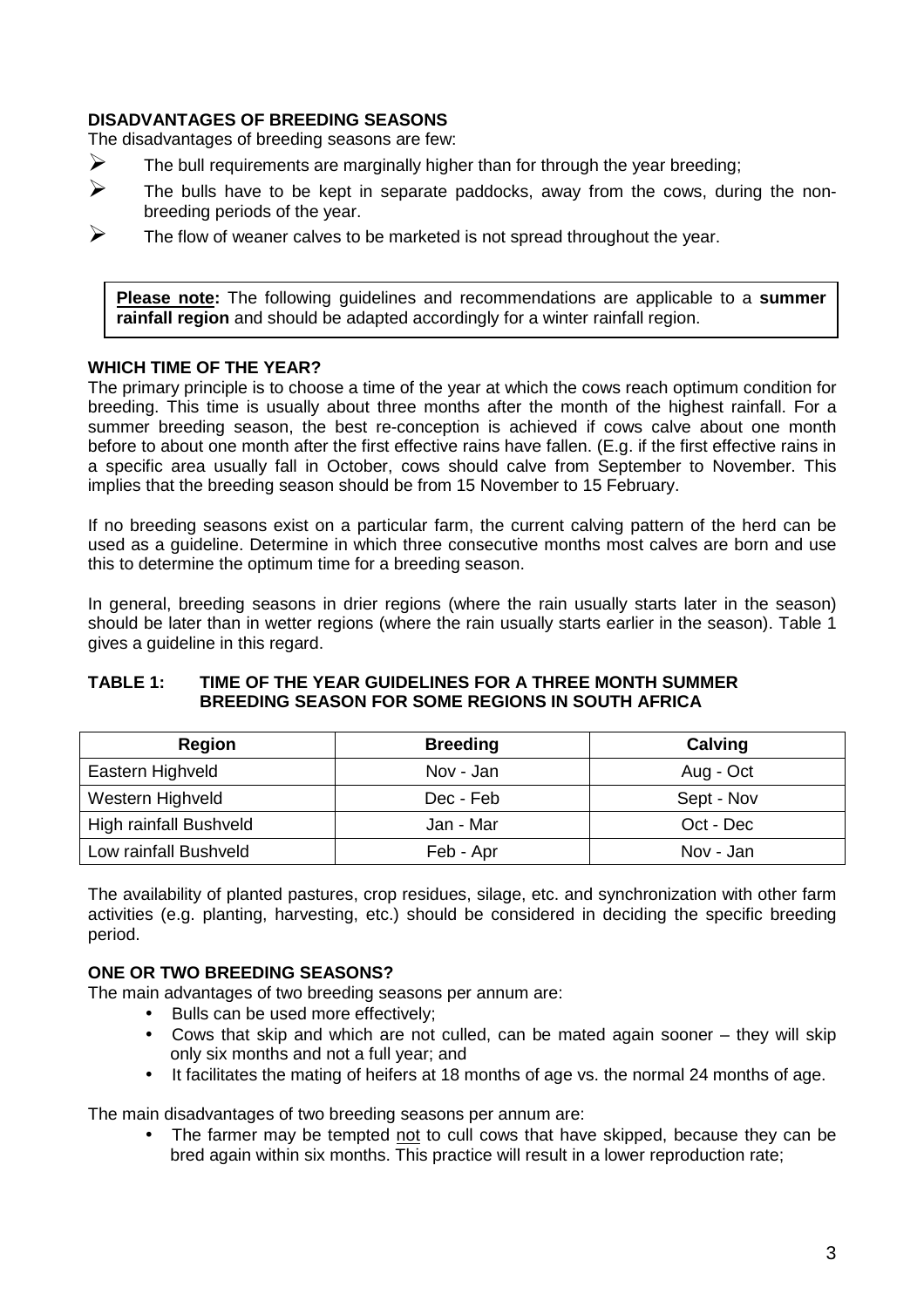- Contemporary groups will be smaller, because the annual calf crop will be spread over two seasons; and
- It requires higher management inputs, because all routine management practices need to be done twice per year.

A winter breeding season should only be considered if:

- Sufficient feed of a high quality (e.g. crop residues) is available at low cost during winter; and/or
- Heifers need to be mated at 18 months of age because they become too fat at 24 months of age.

### **ADVANTAGES OF A SUMMER BREEDING SEASON**

Except for breeding heifers at 18 months of age (in winter), a summer breeding season usually is better than a winter breeding season, because:

- $\triangleright$  Cows are normally in a good condition during mid-summer, resulting in higher conception rates;
- $\triangleright$  The period of the peak nutritional requirements of cows coincides with the peak production period of natural pastures (summer), resulting in higher weaning weights; and
- $\triangleright$  The period of low nutritional requirements of cows (after weaning) coincides with the low production period of natural pastures (winter), resulting in less supplementation needed during winter.

#### **DISADVANTAGES OF A SUMMER BREEDING SEASON**

- $\triangleright$  The internal and external parasite load is high during the pre-wean phase of calves, resulting in lower weaning weights;
- $\triangleright$  The growth rate during the period directly after weaning (winter) is low; and
- $\triangleright$  Summer droughts may result in lower conception rates due to the poor condition of cows in the breeding season.

### **ADVANTAGES OF A WINTER BREEDING SEASON**

- Excess crop residues and hay can be utilized optimally;
- $\triangleright$  The parasite load is lower during the pre-wean phase of calves, possibly leading to higher weaning weights; and
- $\triangleright$  The growth rate during the period directly after weaning (summer) is high.

### **DISADVANTAGES OF A WINTER BREEDING SEASON**

- $\triangleright$  The cows are normally in a poor condition at breeding, resulting in lower conception rates;
- $\triangleright$  The period of the peak nutritional requirements of cows does not coincide with the peak production period (summer) of natural pastures; and
- $\triangleright$  The period of low nutritional requirements of cows (after weaning) does not coincide with the low production period of natural pastures (winter); therefore more supplementation will be needed.

#### **HOW LONG?**

A breeding season should not be longer than 90 days. Taking 285 days as the average pregnancy period, a cow must conceive within 80 days after calving to calve each year at the same time. [365 minus 285 (Pregnancy) = 80 days]. Therefore, a breeding season of  $75 - 80$  days is better than 90 days. The ideal is a 65-day (3 oestrus cycles) breeding season for lactating cows and a 45-day (2 cycles) for heifers & dry cows. To achieve a high conception rate in a short breeding season, aspects such as the nutritional status and condition of the cows should be at an optimum.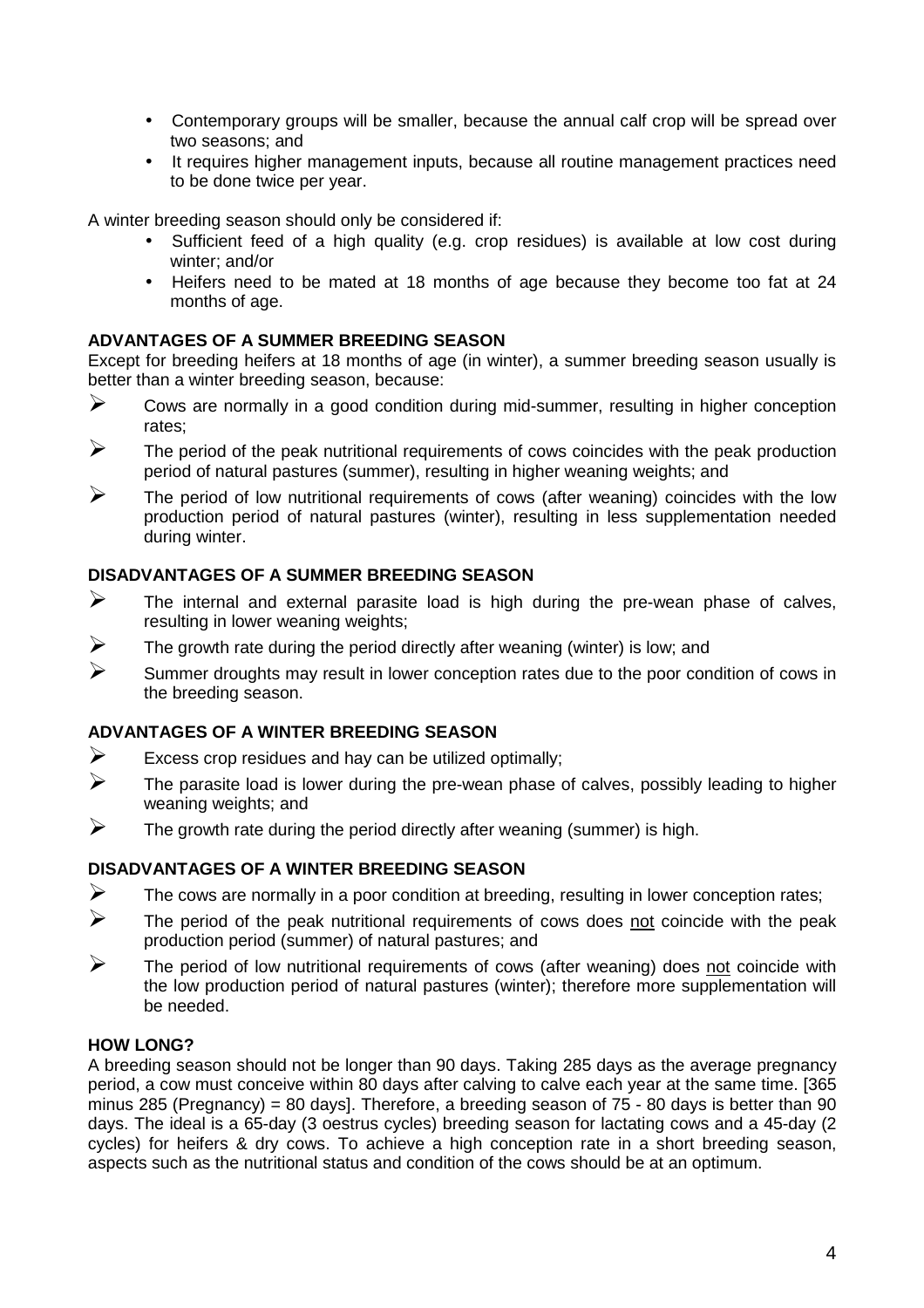### **HOW TO START WITH A BREEDING SEASON**

There are four steps to be followed in the decision process, namely:

- 1<sup>st</sup> step: Decide on one or two breeding seasons per year;<br>•  $2^{nd}$  step: Decide on the best period(s) during the year;
- $\bullet$   $2^{nd}$  step: Decide on the best period(s) during the year;
- $3<sup>rd</sup>$  step: Decide on the implementation strategy, namely gradual or immediate; and
- $4<sup>th</sup>$  step: Decide on the implementation process.

For **immediate implementation**, the following process is recommended:

- Remove all bulls from the breeding herd at the end of the planned summer breeding season;
- Do pregnancy tests on all cows and heifers 2 3 months after the bulls have been removed;
- Cull or sell all the non-pregnant females, OR transfer these females to a winter breeding season;
- If the non-pregnant females were transferred to a winter breeding season, do pregnancy tests again and:
	- Cull all the non-pregnant females; and
	- **Transfer the pregnant females to the summer breeding season OR continue** with the winter breeding season.

For **gradual implementation**, it is recommended to start with a longer season and shorten it each following year by  $\pm$ 1 – 2 weeks, until the desired breeding period is reached. The breeding season should be shortened by moving the starting date (not the end date) forward. E.g.:

- $1<sup>st</sup>$  year: 1 Nov 28 Feb  $(4$  months)
- $2^{nd}$  year: 15 Nov 28 Feb  $(3\frac{1}{2}$  months)<br>•  $3^{rd}$  year: 1 Dec 28 Feb  $(3 \text{ months})$
- 

•  $3^{\text{rd}}$  year: 1 Dec - 28 Feb (3 months)<br>• 4<sup>th</sup> year: 15 Dec - 28 Feb (2½ months)  $15$  Dec - 28 Feb  $(2\frac{1}{2}$  months)

The following process is recommended:

- Remove all bulls from the breeding herd at the end of the planned summer breeding season;
- Do pregnancy tests on all cows and heifers 2 3 months after the bulls have been removed;
- Cull or sell all the non-pregnant females.

#### **BREEDING SEASONS FOR HEIFERS**

The management of heifers and first parity cows is a very critical aspect in order to achieve a high conception rate in a herd. The reason is that these females, while going through pregnancy and lactation, still have to grow. To enable them to do this and to re-conceive, they will require sufficient amounts of high quality feed.

Weight, body condition and growth rate are the primary indicators when deciding when heifers can be mated. These factors are much more important than age. The ideal is to breed heifers as soon as possible after they reached sexual maturity. Sexual maturity is usually reached when a heifer reaches about 60 – 65% of her expected mature weight. For medium frame cows with an average mature weight of 500kg, the target weight of heifers for breeding is therefore about 300 - 325kg. The target weight at the end of the summer season (for a summer breeding season) is about 85% of expected mature weight.

If heifers become too heavy and/or too fat to be mated at 24 months of age, mating them at about 18 months of age during a second (winter) breeding season should be considered. This option will put even more stress on these young heifers and should only be considered if sufficient good quality pastures and/or crop residues, hay or silage are available for the heifers during the winter following calving. Insufficient nutrients during this period will certainly results in a low re-conception rate.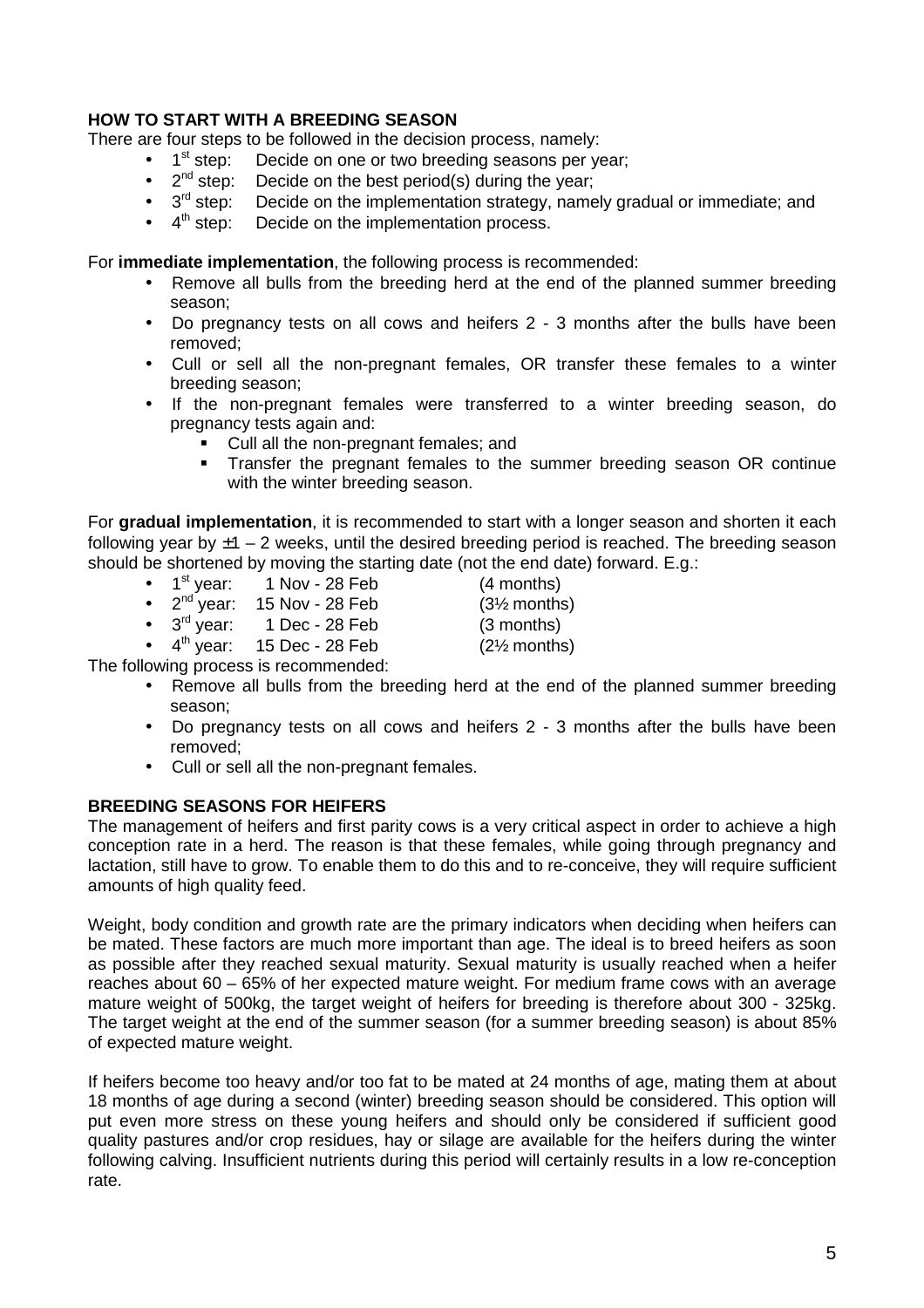It is always a question what to do with the first parity cows that calved during winter at an age of ±2½ years. There are two options, namely:

- Transfer them to the main breeding season by waiting an extra six months before they are mated again. This gives them additional time to recover before the next breeding season, resulting in a higher re-conception rate; OR
- Mate them immediately to calve again during the winter at an age of  $\pm 3\frac{1}{2}$  years. This practice will eventually lead to two full breeding seasons.

Another management practice to be considered is to start the breeding season of heifers 4 - 6 weeks before the cows' breeding season. Again, this gives them a longer time to recover before the next breeding season, resulting in a higher re-conception rate. It is also advisable to use a higher percentage of bulls when breeding heifers, especially during the first 21 days of the breeding season. Also consider is to put a teaser bull with the heifers nine days before the intact bull is introduced. The teaser bull will stimulate the heifers to ovulate.

The breeding season of heifers should ideally be 45 - 65 days to put higher pressure on selection for fertility. Higher selection pressure can also be applied by the practice of over-mating. This practice implies that up to 50% more heifers than needed for replacement are mated, making it possible to retain only the pregnant ones in the breeding herd.

#### **AI AND BREEDING SEASONS**

There are three common practices of managing AI in breeding seasons, namely:

- The first option is to AI for the first third of the breeding season, and then introduces followup bulls for the last two-thirds of the period. With this practice, the target is to get 60+% cows pregnant from AI.
- The second option is to synchronise the cows and/or heifers, AI for one oestrus cycle and then introduce follow-up bulls.
- The third option is to only use AI. This is the highest risk practice and should only be considered if nutrition, management and AI practices are tops.

#### **BULL/FEMALE RATIO GUIDELINES**

Important factors to consider when deciding on the bull/female ratio are:

- The libido of the bull to be used;
- The age and experience of the bull; and
- The environmental conditions during the breeding season e.g. paddock size, visibility, physical obstructions, poor grazing, long distances to water, dry & hot weather, etc.

The following are general guidelines for different bull ages, but should be adapted considering the above-mentioned factors.

- 2 year old bulls: 20 25 cows
- 3 year old bulls: 25 30 cows
- 4+ year old bulls: 30 40 cows

#### **SINGLE vs MULTIPLE-SIRE MATINGS**

With single-sire matings (one bull with a group of cows) the risk of low conception rates are much higher if the bull is infertile or has a weak libido bull. Multi-sire matings (a few bulls together with a group of cows) can, to some extent, compensate for individual bulls that are infertile or have a weak libido. However, if the dominant bull is infertile or subfertile, he will cover most of the cows and it may still result in low conception rates. Low fertile bulls with good libido may also lead to low conception rates due to exhaustion of their semen reserves.